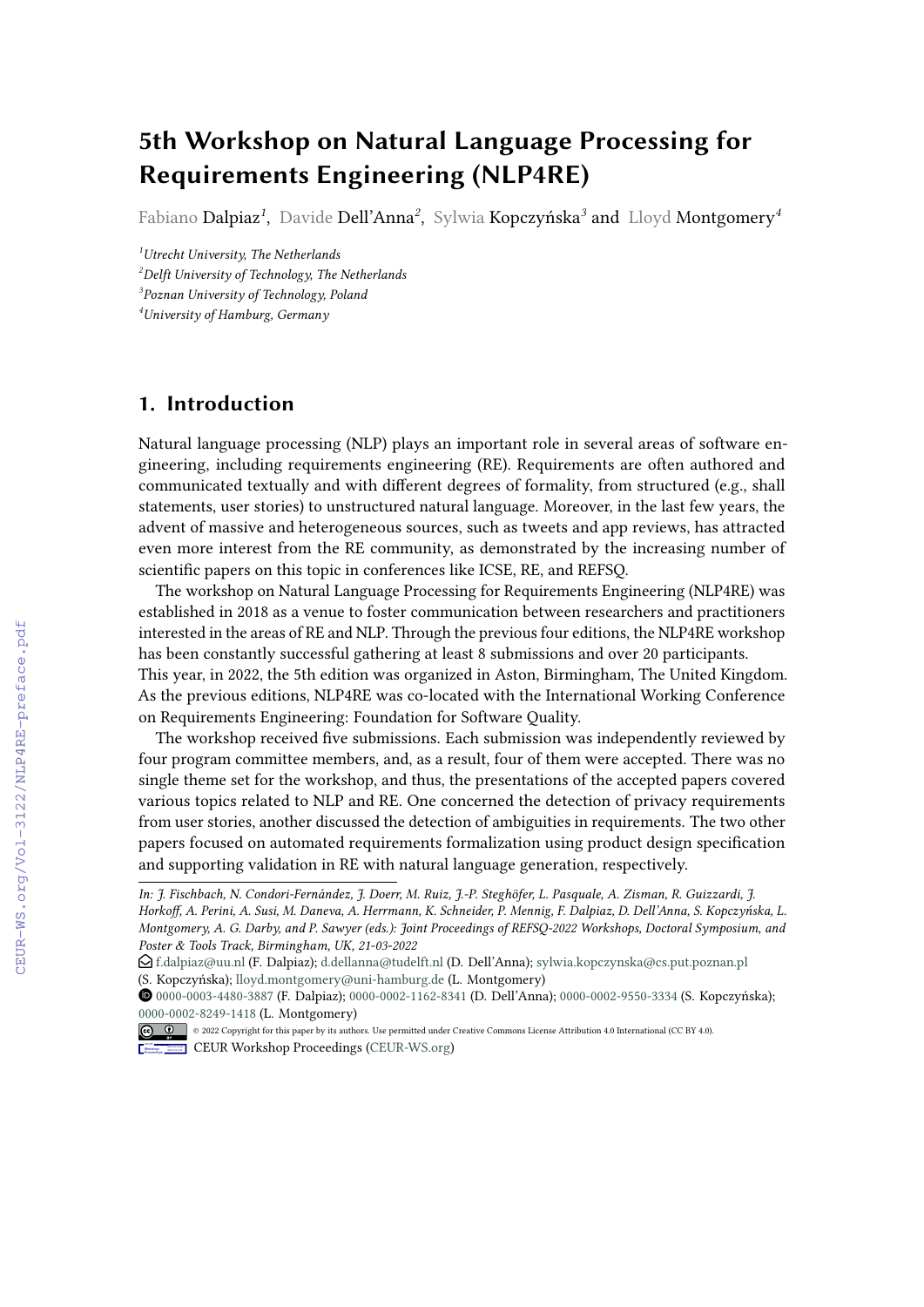Due to the number of submissions, which might be the effect of the pandemic COVID-19, the organizers of NLP4RE and of another workshop–Requirements Engineering for Artificial Intelligence (RE4AI)–decided to join the two events into a one-day workshop. Therefore, during the workshop the participants had the opportunity to listen to six presentations of research works.

After the presentations of research papers, the participants of the workshop listened to the keynote given by Dr. Nicole Novielli on "On Designing SE-specific Sentiment Analysis Tools". She raised several interesting and thought-provoking questions such as: Do you like your code? What kind of code makes developers happiest? What makes them angriest? Is it possible to monitor the mood of a large team of coders to determine when and where a codebase needs additional help? How do emotions act as a proxy for developers' well-being and productivity? Next, she provided an overview of recent research about sentiment analysis in software engineering, open challenges, and empirically-based guidelines for safe (re)use of SE-specific tools to encourage the participants to discussions and designing the research to answer the initially formulated questions.

After the keynote, a working session was organized to encourage the collaboration between the participants and discuss open challenges as well as the ideas for future research.

## **2. Program Committee**

We warmly thank all the reviewers of our Program Committee (PC), who helped in the selection of the papers by providing timely and accurate reviews. The PC members of NLP4RE'22 are:

- Han van der Aa, University of Mannheim, Germany
- Muhammad Abbas, RISE Research Institute, Sweden
- Sallam Abualhaija, University of Luxembourg, Luxembourg
- Chetan Arora, Deakin University, Australia
- Fatma Başak Aydemir, Boğaziçi University, Turkey
- Dan Berry, University of Waterloo, Canada
- Henning Femmer, Fachhochschule Südwestfalen, Germany
- Alessio Ferrari, CNR-ISTI, Italy
- Xavier Franch, Universitat Politècnica de Catalunya, Spain
- Julian Frattini, Blekinge Institute of Technology, Sweden
- Davide Fucci, Blekinge Institute of Technology, Sweden
- Sepideh Ghanavati, University of Maine, USA
- Jin Guo, McGill University, Canada
- Emitzá Guzmán, Vrije Universiteit Amsterdam, The Netherlands
- Eduard Groen, Fraunhofer IESE, Germany
- Frank Houdek, Daimler Ag, Germany
- Clara Lüders, University of Hamburg, Germany
- Luisa Mich, University of Trento, Italy
- Nan Niu, University of Cincinnati, USA